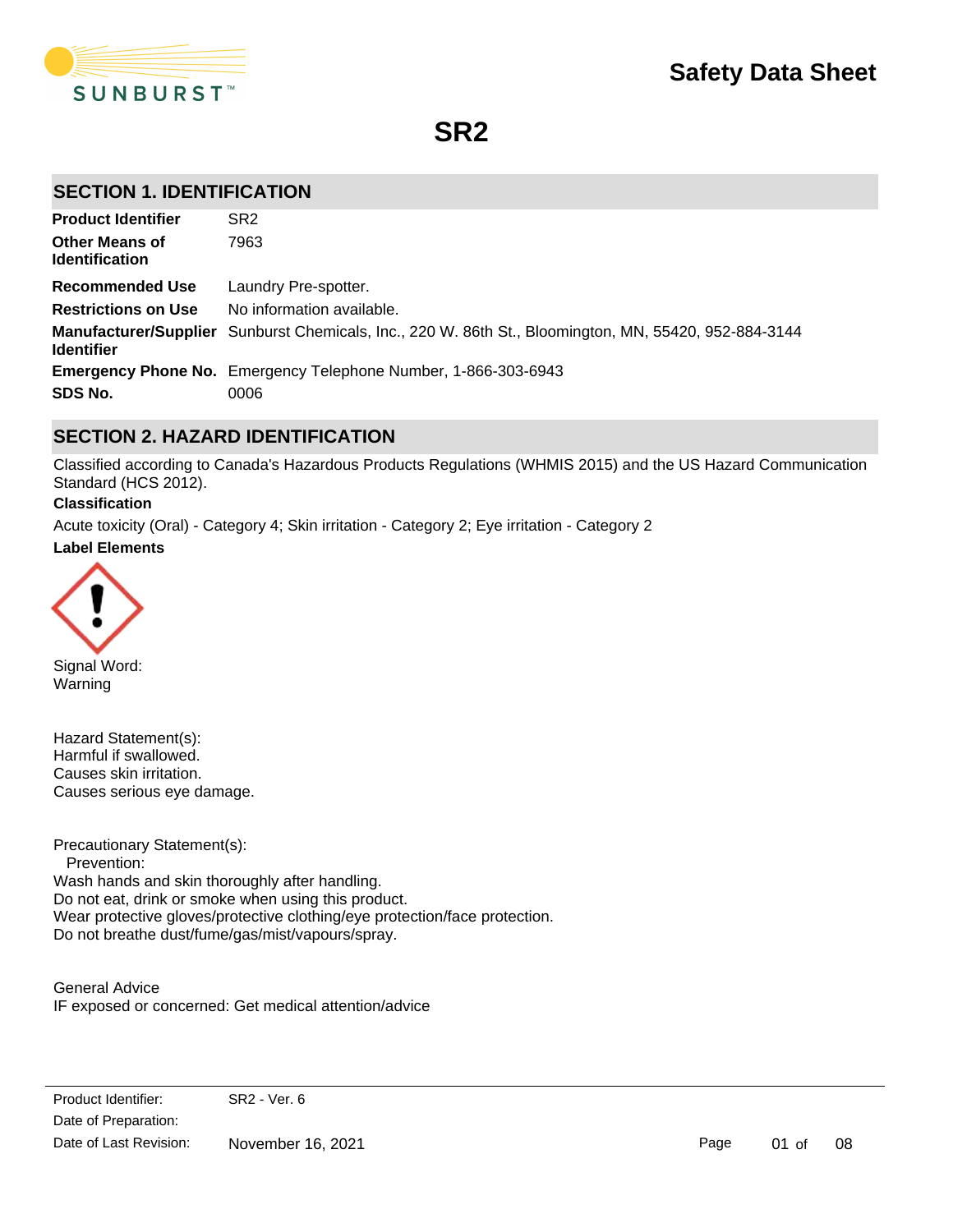## Eyes

IF IN EYES: Rinse cautiously with water for several minutes. Remove contact lenses, if present and easy to do. Continue rinsing.

Immediately call a POISON CENTRE or doctor.

## **Skin**

IF ON SKIN: Wash with plenty of water. Take off contaminated clothing and wash it before reuse. If skin irritation occurs: Get medical advice/attention.

Inhalation IF INHALED: Remove person to fresh air and keep comfortable for breathing.

Ingestion

IF SWALLOWED: Immediately call a POISON CENTRE or doctor. IF SWALLOWED: Rinse mouth. Do NOT induce vomiting.

Storage:

Store locked up.

Store in a well-ventilated place. Keep container tightly closed.

Disposal:

Dispose of contents and container in accordance with local, regional, national and international regulations.

## **Other Hazards**

Not applicable.

## **SECTION 3. COMPOSITION/INFORMATION ON INGREDIENTS**

| <b>Chemical Name</b>          | <b>CAS No.</b> | %         | <b>Other Identifiers Other Names</b> |  |
|-------------------------------|----------------|-----------|--------------------------------------|--|
| lwater                        | 7732-18-5      | 70-80     |                                      |  |
| Triethanolamine               | 102-71-6       | $10 - 20$ |                                      |  |
| Alcohols, C14-15, ethoxylated | 68951-67-7     | $1 - 10$  |                                      |  |
| 2-Butoxyethanol               | 111-76-2       | $1 - 5$   |                                      |  |
| Enzyme Blend                  | proprietary    | $0 - 0.5$ |                                      |  |
| Fragrance.                    | proprietary    | $0 - 0.5$ |                                      |  |

## **SECTION 4. FIRST-AID MEASURES**

### **First-aid Measures**

### **Inhalation**

Remove source of exposure or move to fresh air. Get medical advice or attention if you feel unwell or are concerned.

## **Skin Contact**

Wash gently and thoroughly with lukewarm, gently flowing water and mild soap for 5 minutes. Thoroughly clean clothing, shoes and leather goods before reuse or dispose of safely. If symptoms persist, call a physician.

## **Eye Contact**

Immediately rinse the contaminated eye(s) with lukewarm, gently flowing water for 15-20 minutes, while holding the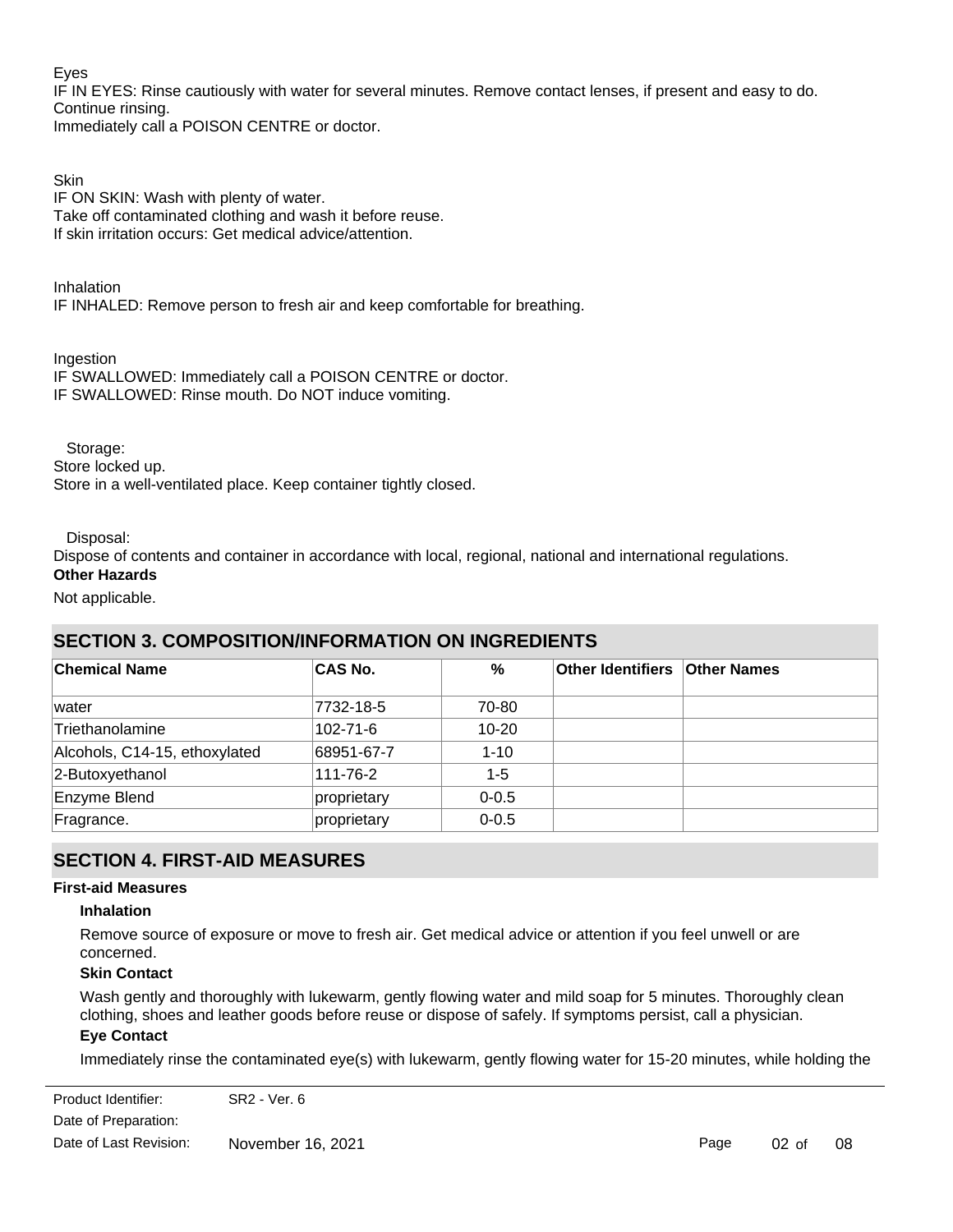eyelid(s) open. Seek immediate medical attention/advice.

## **Ingestion**

Do NOT induce vomiting. Drink plenty of water. Never give anything by mouth to an unconscious person. If symptoms persist, call a physician.

## **First-aid Comments**

Get medical advice or attention if you feel unwell or are concerned.

## **Most Important Symptoms and Effects, Acute and Delayed**

None known.

## **Immediate Medical Attention and Special Treatment**

## **Special Instructions**

Treat symptomatically.

## **SECTION 5. FIRE-FIGHTING MEASURES**

## **Extinguishing Media**

## **Suitable Extinguishing Media**

Water. Carbon dioxide (CO 2 ). Dry chemical.

## **Unsuitable Extinguishing Media**

None known.

## **Specific Hazards Arising from the Product**

Not sensitive to static discharge. Not sensitive to mechanical Impact.

## **Special Protective Equipment and Precautions for Fire-fighters**

As in any fire, wear self-contained breathing apparatus pressure-demand, MSHA/NIOSH (approved or equivalent) and full protective gear.

As in any fire, wear self-contained breathing apparatus pressure-demand, MSHA/NIOSH (approved or equivalent) and full protective gear.

# **SECTION 6. ACCIDENTAL RELEASE MEASURES**

## **Personal Precautions, Protective Equipment, and Emergency Procedures**

Avoid contact with skin, eyes and clothing. Do not breathe spray mist. Ensure adequate ventilation. Use personal protective equipment. If spilled, take caution, as material can cause surfaces to become slippery.

## **Environmental Precautions**

Avoid release to the environment. Collect spillage. See Section 12 for additional Ecological Information. Dispose of contents/container to an approved waste disposal plant.

## **Methods and Materials for Containment and Cleaning Up**

Contain and soak up spill with absorbent that does not react with spilled product. Collect and reuse if possible. Following product recovery, flush area with water.

## **SECTION 7. HANDLING AND STORAGE**

## **Precautions for Safe Handling**

Handle in accordance with good industrial hygiene and safety practice. Ensure adequate ventilation. Avoid contact with skin, eyes and clothing. Do not breathe vapours or spray mist. Do not eat, drink or smoke when using this product, or its use solutions.

## **Conditions for Safe Storage**

Keep container tightly closed. Keep container closed when not in use. Keep out of the reach of children.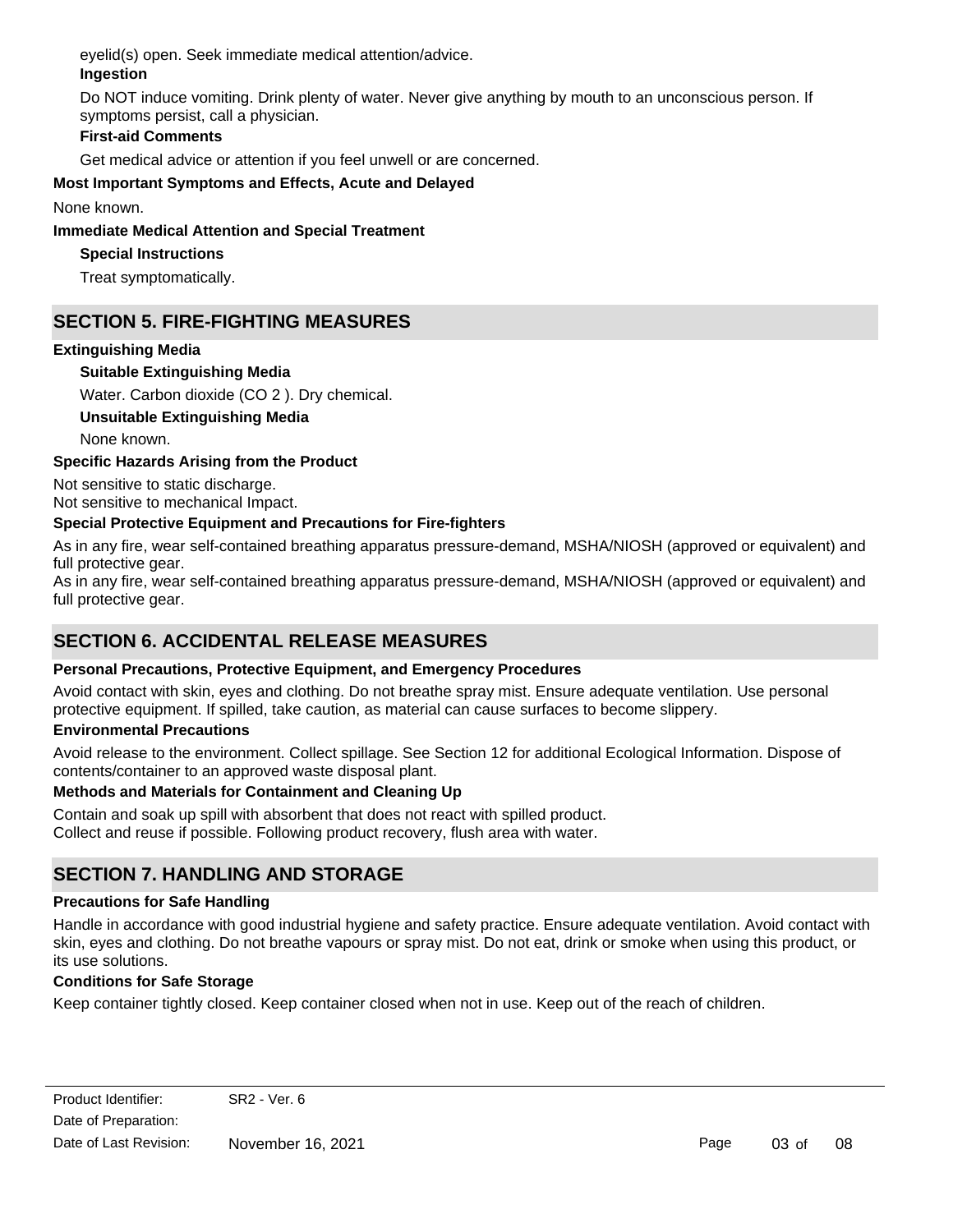## **SECTION 8. EXPOSURE CONTROLS/PERSONAL PROTECTION**

### **Control Parameters**

|                      | <b>ACGIH TLV®</b>  |             | <b>OSHA PEL</b> |         | <b>AIHA WEEL</b> |            |
|----------------------|--------------------|-------------|-----------------|---------|------------------|------------|
| <b>Chemical Name</b> | <b>TWA</b>         | <b>STEL</b> | <b>TWA</b>      | Ceiling | 8-hr TWA         | <b>TWA</b> |
| 2-Butoxyethanol      | 20 ppm             |             | $ 50$ ppm       |         |                  |            |
| Triethanolamine      | $5 \text{ mg/m}$ 3 |             | $6$ mg/m3       |         |                  |            |

## **Appropriate Engineering Controls**

Provide eyewash in work area, if contact or splash hazard exists.

## **Individual Protection Measures**

## **Eye/Face Protection**

Wear chemical safety goggles and face shield when contact is possible.

## **Skin Protection**

Rubber or vinyl gloves recommended when handling solid chemicals or their use solutions.

## **Respiratory Protection**

If exposure limits are exceeded or irritation is experienced, NIOSH/MSHA approved respiratory protection should be worn.

## **SECTION 9. PHYSICAL AND CHEMICAL PROPERTIES**

| <b>Basic Physical and Chemical Properties</b>        |
|------------------------------------------------------|
| Colourless.                                          |
| Floral                                               |
| Not available                                        |
| $11.5 - 12.5$                                        |
| Not available (melting); Not applicable (freezing)   |
| 100 °C (212 °F)                                      |
| Not available                                        |
| Not applicable                                       |
| Not applicable                                       |
| Not applicable (upper); Not applicable (lower)       |
| Not applicable                                       |
| Not applicable                                       |
| Not available                                        |
| Soluble in water; Not available (in other liquids)   |
| Not applicable                                       |
| Not applicable                                       |
| Not available                                        |
| Not applicable (kinematic); Not applicable (dynamic) |
|                                                      |
| Liquid                                               |
| Not available                                        |
| VOC Content $(\%) =$<br>$1 - 5%$                     |
|                                                      |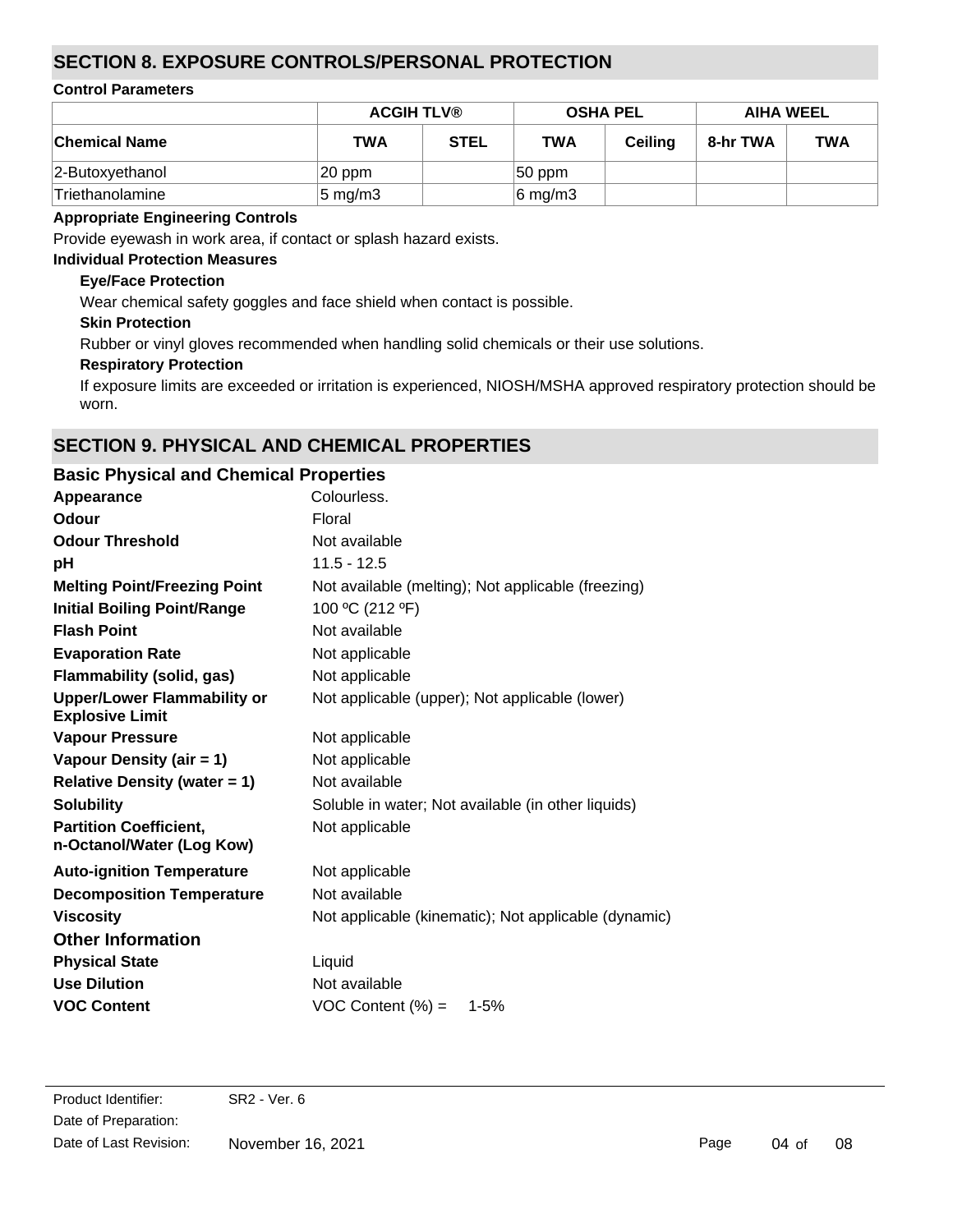## **SECTION 10. STABILITY AND REACTIVITY**

**Chemical Stability** Normally stable. **Conditions to Avoid** None known. **Incompatible Materials** None known. **Hazardous Decomposition Products** None known. **Possibility of Hazardous Reactions** None expected under normal conditions of storage and use. **Reactivity** None known.

## **SECTION 11. TOXICOLOGICAL INFORMATION**

#### **Likely Routes of Exposure**

Eye contact; skin contact.

#### **Acute Toxicity**

LC50: No information was located.

LD50 (oral): No information was located.

LD50 (dermal): No information was located.

#### **Skin Corrosion/Irritation**

Causes skin irritation.

#### **Serious Eye Damage/Irritation**

Causes serious eye damage.

### **STOT (Specific Target Organ Toxicity) - Single Exposure**

**Inhalation**

May cause irritation of respiratory tract.

#### **Ingestion**

Harmful if swallowed. Ingestion may cause gastrointestinal irritation, nausea, vomiting and diarrhea.

### **Aspiration Hazard**

No information was located.

### **STOT (Specific Target Organ Toxicity) - Repeated Exposure**

No information available.

## **Respiratory and/or Skin Sensitization**

No information available.

### **Carcinogenicity**

| <b>Chemical Name</b> | <b>IARC</b> | <b>ACGIH®</b> | <b>NTP</b> | <b>OSHA</b> |
|----------------------|-------------|---------------|------------|-------------|
| 2-Butoxyethanol      | Group 3     | IA3           |            |             |

#### Not a carcinogen.

### **Reproductive Toxicity**

### **Development of Offspring**

No information was located.

## No information was located. **Sexual Function and Fertility**

Date of Preparation: Product Identifier: SR2 - Ver. 6 Date of Last Revision: November 16, 2021

Page 05 of 08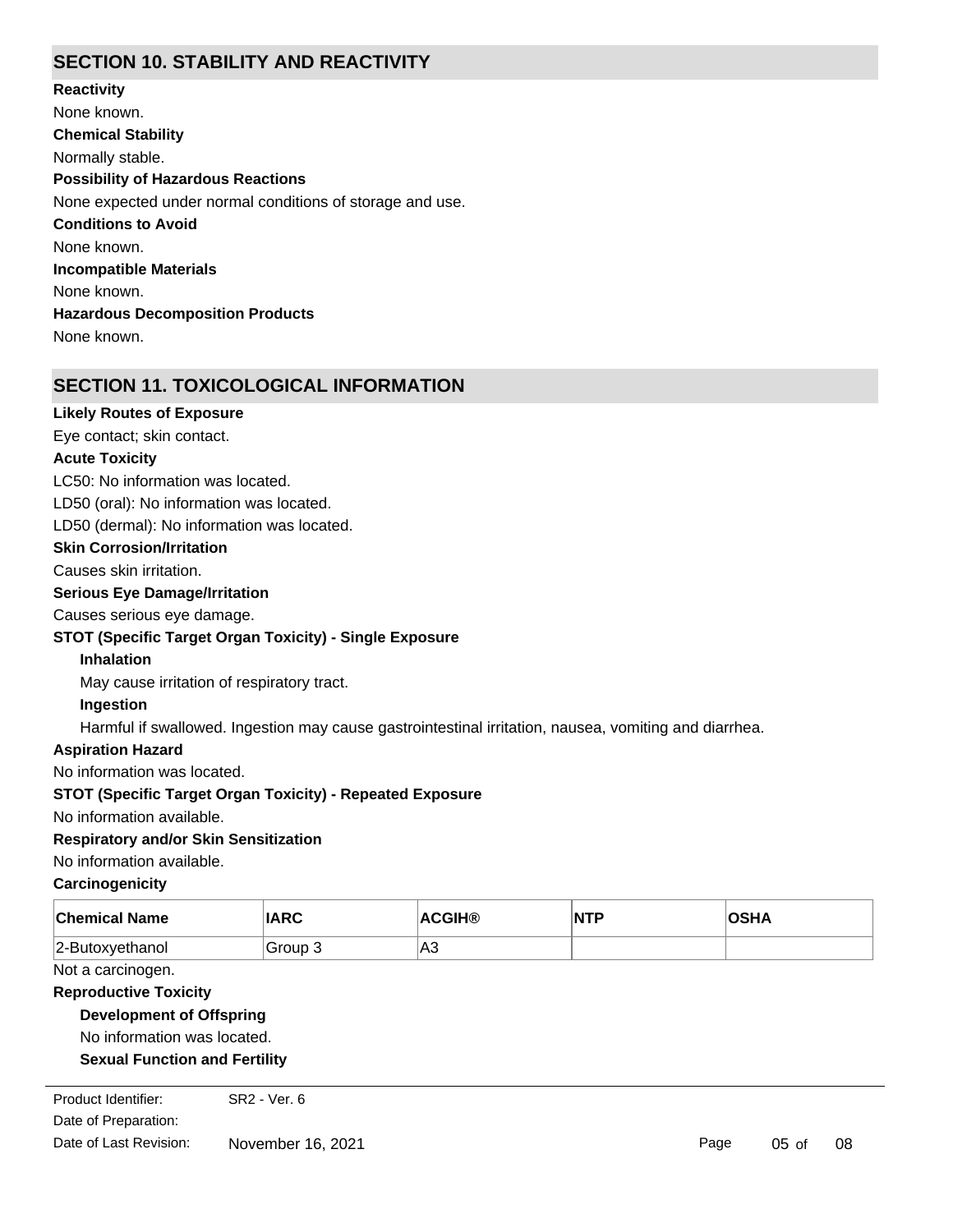No information was located. **Germ Cell Mutagenicity** Not mutagenic. **Effects on or via Lactation** No information was located.

**Interactive Effects**

No information was located.

## **SECTION 12. ECOLOGICAL INFORMATION**

#### **Ecotoxicity**

The environmental impact of this product has not been fully investigated.

#### **Acute Aquatic Toxicity**

| <b>Chemical Name</b>             | <b>LC50 Fish</b>                                                                 | <b>EC50 Crustacea</b>                                                   | <b>ErC50 Aquatic</b><br><b>Plants</b> | ErC50 Algae                                                       |
|----------------------------------|----------------------------------------------------------------------------------|-------------------------------------------------------------------------|---------------------------------------|-------------------------------------------------------------------|
| 2-Butoxyethanol                  | 1490 mg/L (Lepomis Not available<br>macrochirus<br>(bluegill); 96-hour)          |                                                                         | Not available                         | Not available                                                     |
| Alcohols, C14-15,<br>ethoxylated | $0.9$ mg/L<br>(Oncorhynchus<br>mykiss (rainbow<br>trout); $96$ -hour;<br>static) | 0.25 mg/L (Daphnia<br>magna (water flea);<br>48-hour)                   | Not available                         | 0.95 mg/L (96-hour)                                               |
| Triethanolamine                  | 11800 mg/L<br>(Pimephales<br>promelas (fathead<br>minnow); 96-hour;<br>static)   | 1850 mg/L (Daphnia Not available<br>magna (water flea);<br>$ 48$ -hour) |                                       | 169 mg/L<br>(Selenastrum<br>capricornutum<br>$(algae)$ ; 96-hour) |

#### **Persistence and Degradability**

No information available.

**Bioaccumulative Potential**

No information available.

### **Mobility in Soil**

Studies are not available.

#### **Other Adverse Effects**

There is no information available.

## **SECTION 13. DISPOSAL CONSIDERATIONS**

### **Disposal Methods**

Dispose of contents and container in accordance with local, regional, national and international regulations.

## **SECTION 14. TRANSPORT INFORMATION**

Not regulated under Canadian TDG regulations. Not regulated under US DOT Regulations. **Special Precautions** Not applicable **Environmental Hazards** Not applicable

# **Transport in Bulk According to Annex II of MARPOL 73/78 and the IBC Code**

Not applicable

Date of Preparation: Product Identifier: SR2 - Ver. 6 Date of Last Revision: November 16, 2021

Page 06 of 08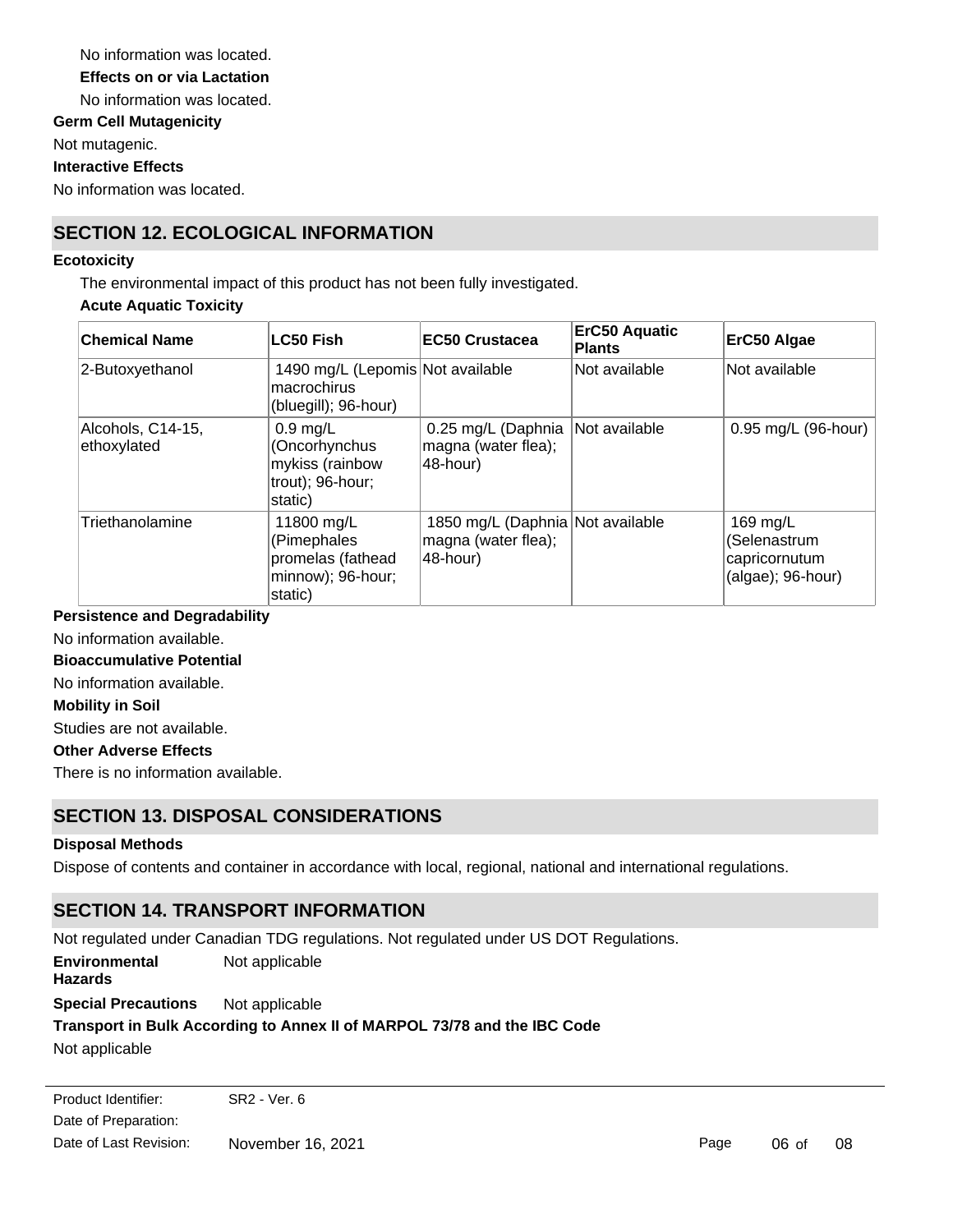## **SECTION 15. REGULATORY INFORMATION**

#### **Safety, Health and Environmental Regulations**

### **Canada**

## **Domestic Substances List (DSL) / Non-Domestic Substances List (NDSL)**

All ingredients are listed on the DSL/NDSL.

## **USA**

## **Toxic Substances Control Act (TSCA) Section 8(b)**

All ingredients are listed on the TSCA Inventory.

### **Additional USA Regulatory Lists**

SARA Title III - Section 313:

Section 313 of Title III of the Superfund Amendments and Reauthorization Act of 1986 (SARA). This product does contain chemicals which are subject to the reporting requirements of the Act and Title 40 of the Code of Federal Regulations, Part 372.

| Chemical NameCAS-No |          | Weight % | SARA 313 - Threshold Values % |
|---------------------|----------|----------|-------------------------------|
| 2-Butoxyethanol     | 111-76-2 | $1 - 5$  |                               |

SARA Title III - Section 311/312:

| Acute Health Hazard               | Yes |    |
|-----------------------------------|-----|----|
| Chronic Health Hazard             | N٥  |    |
| Fire Hazard                       | No  |    |
| Sudden Release of Pressure Hazard |     | N٥ |
| Reactive Hazard                   |     | N٥ |

California Proposition 65

This product contains no Proposition 65 chemicals.

U.S. EPA Label Information

EPA Registration Number : Not applicable.

### **Clean Water Act**

This product contains the following substances which are regulated pollutants pursuant to the Clean Water Act (40 CFR 122.21 and 40 CFR 122.42):

CWA - Hazardous Substances :. (2-Butoxyethanol)

### **CERCLA**

This material, as supplied, contains one or more substances regulated as a hazardous substance under the Comprehensive Environmental Response Compensation and Liability Act (CERCLA) (40 CFR 302): Hazardous Substances RQs:

2-Butoxyethanol 5000 lb final RQ/ RQ 2270 kg final RQ

### **U.S. State Right-to-Know Regulations**

Massachusetts Right To Know:. (Triethanolamine) New Jersey Right To Know:. (Triethanolamine) Pennsylvania Right To Know:. (Triethanolamine) Rhode Island:. (Triethanolamine)

New Jersey Right To Know:. (2-Butoxyethanol) Massachusetts Right To Know:. (2-Butoxyethanol) Pennsylvania Right To Know:. (2-Butoxyethanol) Illinois Right to Know:. (2-Butoxyethanol) Rhode Island:. (2-Butoxyethanol)